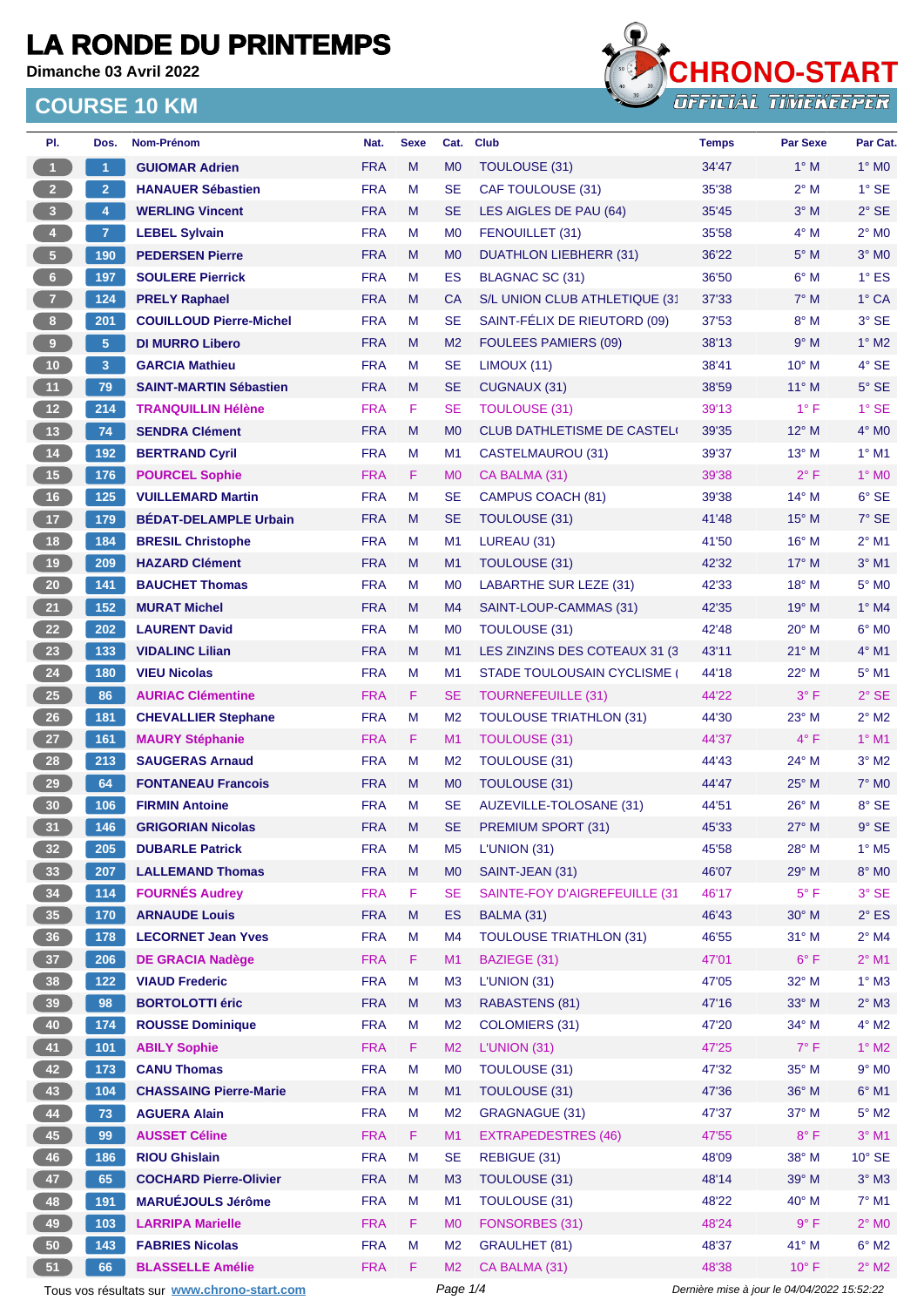**Dimanche 03 Avril 2022**



| PI.          | Dos.           | Nom-Prénom                                  | Nat.       | <b>Sexe</b> | Cat.           | <b>Club</b>                       | <b>Temps</b>                                | <b>Par Sexe</b> | Par Cat.                   |
|--------------|----------------|---------------------------------------------|------------|-------------|----------------|-----------------------------------|---------------------------------------------|-----------------|----------------------------|
| 52           | 148            | <b>UCCIANI Pauline</b>                      | <b>FRA</b> | F           | M <sub>0</sub> | CA BALMA (31)                     | 48'38                                       | $11^{\circ}$ F  | $3°$ MO                    |
| 53           | 211            | <b>EWENS Thomas</b>                         | <b>FRA</b> | M           | CA             | <b>TOULOUSE (31)</b>              | 48'48                                       | 42° M           | $2°$ CA                    |
| 54           | 105            | <b>WAGNER Tom</b>                           | <b>FRA</b> | M           | <b>JU</b>      | SIT-OJ-INTER (31)                 | 48'58                                       | $43^\circ$ M    | $1^\circ$ JU               |
| 55           | 153            | <b>SEGABIOT Lionel</b>                      | <b>FRA</b> | M           | M <sub>2</sub> | <b>TOAC TRIATHLON (31)</b>        | 49'00                                       | $44^{\circ}$ M  | $7^\circ$ M2               |
| 56           | 134            | <b>LAUR Gilles</b>                          | <b>FRA</b> | M           | M <sub>5</sub> | L'UNION(31)                       | 49'03                                       | 45° M           | $2^{\circ}$ M <sub>5</sub> |
| 57           | 85             | <b>TEMIM Cristopher</b>                     | <b>FRA</b> | M           | <b>SE</b>      | BALMA (31)                        | 49'07                                       | $46^{\circ}$ M  | $11^{\circ}$ SE            |
| 58           | 189            | <b>POLLET Jean-Yves</b>                     | <b>FRA</b> | M           | M <sub>4</sub> | <b>SAINT GENIES BELLEVUE (31)</b> | 49'18                                       | 47° M           | $3°$ M4                    |
| 59           | 117            | <b>CLASTRES Julien</b>                      | <b>FRA</b> | М           | M <sub>1</sub> | SAINT-JEAN (31)                   | 49'47                                       | 48° M           | 8° M1                      |
| 60           | 145            | <b>CIECKA Jean Luc</b>                      | <b>FRA</b> | M           | M4             | SAINT JEAN (31)                   | 49'48                                       | 49° M           | $4^\circ$ M4               |
| 61           | 127            | <b>HABERT Jean Pierre</b>                   | <b>FRA</b> | M           | M <sub>6</sub> | <b>TOULOUSE (31)</b>              | 49'50                                       | $50^\circ$ M    | $1^\circ$ M6               |
| 62           | 149            | <b>NARDI Thierry</b>                        | <b>FRA</b> | M           | M <sub>2</sub> | LES ZINZINS DES COTEAUX 31 (3)    | 50'26                                       | 51° M           | 8° M2                      |
| 63           | 196            | <b>HAEGELIN Cedric</b>                      | <b>FRA</b> | M           | M <sub>2</sub> | MONTRABE (31)                     | 50'32                                       | $52^{\circ}$ M  | $9°$ M2                    |
| 64           | 94             | <b>GUÉTRÉS Olivier</b>                      | <b>FRA</b> | M           | M <sub>3</sub> | <b>ST JEAN (31)</b>               | 51'06                                       | 53° M           | 4° M3                      |
| 65           | 58             | <b>PINCHON Marc</b>                         | <b>FRA</b> | M           | M1             | $L$ UNION (31)                    | 51'06                                       | 54° M           | $9°$ M1                    |
| 66           | 167            | <b>PRIVAT Isabelle</b>                      | <b>FRA</b> | F.          | M <sub>0</sub> | SAINT JEAN (31)                   | 51'23                                       | $12^{\circ}$ F  | $4^\circ$ MO               |
| 67           | 183            | <b>FOULQUIER Pascal</b>                     | <b>FRA</b> | M           | M <sub>0</sub> | AVIGNON (84)                      | 51'28                                       | 55° M           | 10° M0                     |
| 68           | 182            | <b>CHOLAT-NAMY Thierry</b>                  | <b>FRA</b> | M           | M <sub>5</sub> | TOULOUSE (31)                     | 51'33                                       | $56^{\circ}$ M  | $3°$ M <sub>5</sub>        |
| 69           | 116            | <b>DUPAS Edouard</b>                        | <b>FRA</b> | M           | M <sub>0</sub> | <b>TOULOUSE (31)</b>              | 51'36                                       | 57° M           | 11° M0                     |
| 70           | 168            | <b>BOUETARD Benedicte</b>                   | <b>FRA</b> | F           | M <sub>2</sub> | S/L UNION CLUB ATHLETIQUE (31     | 51'49                                       | $13^{\circ}$ F  | $3°$ M2                    |
| 71           | 166            | <b>SAJOUS Jean-Christophe</b>               | <b>FRA</b> | M           | M <sub>4</sub> | L'UNION(31)                       | 51'59                                       | 58° M           | 5° M4                      |
| 72           | 115            | <b>ESCANDE Guillaume</b>                    | <b>FRA</b> | M           | M <sub>1</sub> | LES PIEDS LURONS (31)             | 52'00                                       | 59° M           | $10^{\circ}$ M1            |
| 73           | 72             | <b>ORTEGA Fabrice</b>                       | <b>FRA</b> | М           | M <sub>4</sub> | <b>TRICV (31)</b>                 | 52'01                                       | 60° M           | $6°$ M4                    |
| 74           | 177            | <b>LE GOFF Yannick</b>                      | <b>FRA</b> | M           | M <sub>1</sub> | TEAM PASTEL TRIAHTLON (31)        | 52'18                                       | $61^\circ$ M    | 11° M1                     |
| 75           | 165            | <b>GANNE Alain</b>                          | <b>FRA</b> | м           | M <sub>6</sub> | <b>TOULOUSE (31)</b>              | 52'36                                       | 62° M           | $2^{\circ}$ M <sub>6</sub> |
| 76           | 199            | <b>FOUJOLS Olivier</b>                      | <b>FRA</b> | M           | M <sub>3</sub> | S/L UNION CLUB ATHLETIQUE (31     | 52'58                                       | 63° M           | $5^\circ$ M3               |
|              | 128            | <b>PAÑOS Aitor</b>                          | <b>ESP</b> | M           | M <sub>0</sub> | <b>TOULOUSE (31)</b>              | 53'16                                       | $64^{\circ}$ M  | 12° M <sub>0</sub>         |
| 77<br>78     | 102            | <b>ABILY David</b>                          | <b>FRA</b> | M           | M <sub>2</sub> | L'UNION (31)                      | 53'22                                       | $65^\circ$ M    | 10° M2                     |
|              |                |                                             | <b>FRA</b> |             |                |                                   |                                             |                 |                            |
| 79           | 163            | <b>LAFFONT Philippe</b>                     |            | M           | M <sub>6</sub> | <b>TOULOUSE (31)</b>              | 53'22                                       | $66^{\circ}$ M  | $3^\circ$ M6               |
| 80           | 123            | <b>SALORT Bruno</b>                         | <b>FRA</b> | M           | M <sub>2</sub> | L UNION (31)                      | 53'26                                       | 67° M           | 11° M2                     |
| 81           | 69             | <b>ANTHONY Camille</b>                      | <b>FRA</b> | F           | <b>SE</b>      | CASTELNAU D ESTRETEFONDS (        | 53'27                                       | $14^{\circ}$ F  | 4° SE                      |
| 82           | 159            | <b>GRIBAUDO Magali</b>                      | <b>FRA</b> | F.          | M <sub>2</sub> | S/L UNION CLUB ATHLETIQUE (31     | 53'32                                       | $15^{\circ}$ F  | $4^\circ$ M2               |
| 83           | 97             | <b>COURTADE Maryline</b>                    | <b>FRA</b> | F           | M <sub>0</sub> | <b>MONTJOIRE (31)</b>             | 53'38                                       | $16^{\circ}$ F  | $5^\circ$ MO               |
| 84           | 160            | <b>GRIBAUDO Olivier</b>                     | <b>FRA</b> | M           | M1             | PECHBONNIEU (31)                  | 53'43                                       | 68° M           | 12° M1                     |
| 85           | 6 <sup>1</sup> | <b>KUMMERLE François</b>                    | <b>FRA</b> | M           | M4             | S/L UNION CLUB ATHLETIQUE (31     | 53'54                                       | 69° M           | $7^\circ$ M4               |
| 86           | 77             | <b>CARLESSI Didier</b>                      | <b>FRA</b> | M           | M <sub>5</sub> | SAINT ORENS DE GAMEVILLE (31      | 54'05                                       | 70° M           | $4^\circ$ M5               |
| 87           | 151            | <b>OULMIERE Sébastien</b>                   | <b>FRA</b> | M           | M <sub>2</sub> | L'UNION (31)                      | 54'05                                       | 71° M           | 12° M2                     |
| 88           | 155            | <b>PAGES Marlène</b>                        | <b>FRA</b> | F           | M1             | <b>TOULOUSE (31)</b>              | 54'09                                       | $17^{\circ}$ F  | $4^\circ$ M1               |
| 89           | 154            | <b>STICKANN Cédric</b>                      | <b>FRA</b> | M           | M <sub>0</sub> | TOULOUSE (31)                     | 54'10                                       | 72° M           | 13° MO                     |
| 90           | 142            | <b>VUAGNOUX Sébastien</b>                   | <b>FRA</b> | M           | M <sub>0</sub> | L'UNION (31)                      | 54'17                                       | 73° M           | 14° M0                     |
| 91           | 129            | <b>COUDERC Céline</b>                       | <b>FRA</b> | F           | M1             | AYGUESVIVES (31)                  | 54'19                                       | $18^{\circ}$ F  | $5^\circ$ M1               |
| 92           | 76             | <b>BARELLES Jean-Philippe</b>               | <b>FRA</b> | M           | M <sub>4</sub> | <b>DUATHLON LIEBHERR (31)</b>     | 54'30                                       | 74° M           | 8° M4                      |
| 93           | 78             | <b>FONTAGNOL Hervé</b>                      | <b>FRA</b> | М           | M <sub>4</sub> | CA BALMA (31)                     | 54'31                                       | 75° M           | $9°$ M4                    |
| 94           | $110$          | <b>HOARAU Sabine</b>                        | <b>FRA</b> | F           | M1             | <b>DUATHLON LIEBHERR (31)</b>     | 54'33                                       | $19^{\circ}$ F  | $6^{\circ}$ M1             |
| 95           | 56             | <b>LHEUREUX Jessica</b>                     | <b>FRA</b> | F           | M <sub>0</sub> | CASTELNAU D ESTRETEFONDS (        | 54'37                                       | $20^{\circ}$ F  | $6^\circ$ MO               |
| 96           | 150            | <b>CARCY Christelle</b>                     | <b>FRA</b> | F           | M <sub>3</sub> | <b>TOULOUSE TRIATHLON (31)</b>    | 54'37                                       | $21^{\circ}$ F  | $1^\circ$ M3               |
| 97           | 75             | <b>BARELLES Louis</b>                       | <b>FRA</b> | M           | <b>SE</b>      | SAINT JEAN (31)                   | 54'40                                       | 76° M           | $12^{\circ}$ SE            |
| 98           | 132            | <b>LESCURE Céline</b>                       | <b>FRA</b> | F           | M <sub>0</sub> | SAINT JEAN (31)                   | 54'40                                       | 22°F            | 7° M0                      |
| 99           | 54             | <b>LE BRETON Benoit</b>                     | <b>FRA</b> | M           | M <sub>0</sub> | BALMA (31)                        | 54'42                                       | 77° M           | 15° MO                     |
| (100)        | 80             | <b>THIBAUT François</b>                     | <b>FRA</b> | M           | M7             | ST JEAN (31)                      | 54'57                                       | 78° M           | $1^\circ$ M7               |
| $\sqrt{101}$ | 52             | <b>VARNIER Olivier</b>                      | <b>FRA</b> | M           | M <sub>1</sub> | L'UNION (31)                      | 54'58                                       | 79° M           | $13^{\circ}$ M1            |
| (102)        | 118            | <b>TRELCAT Olivier</b>                      | <b>FRA</b> | M           | M4             | L'UNION (31)                      | 55'01                                       | 80° M           | 10° M4                     |
|              |                | Tous vos résultats sur www.chrono-start.com |            |             | Page 2/4       |                                   | Dernière mise à jour le 04/04/2022 15:52:22 |                 |                            |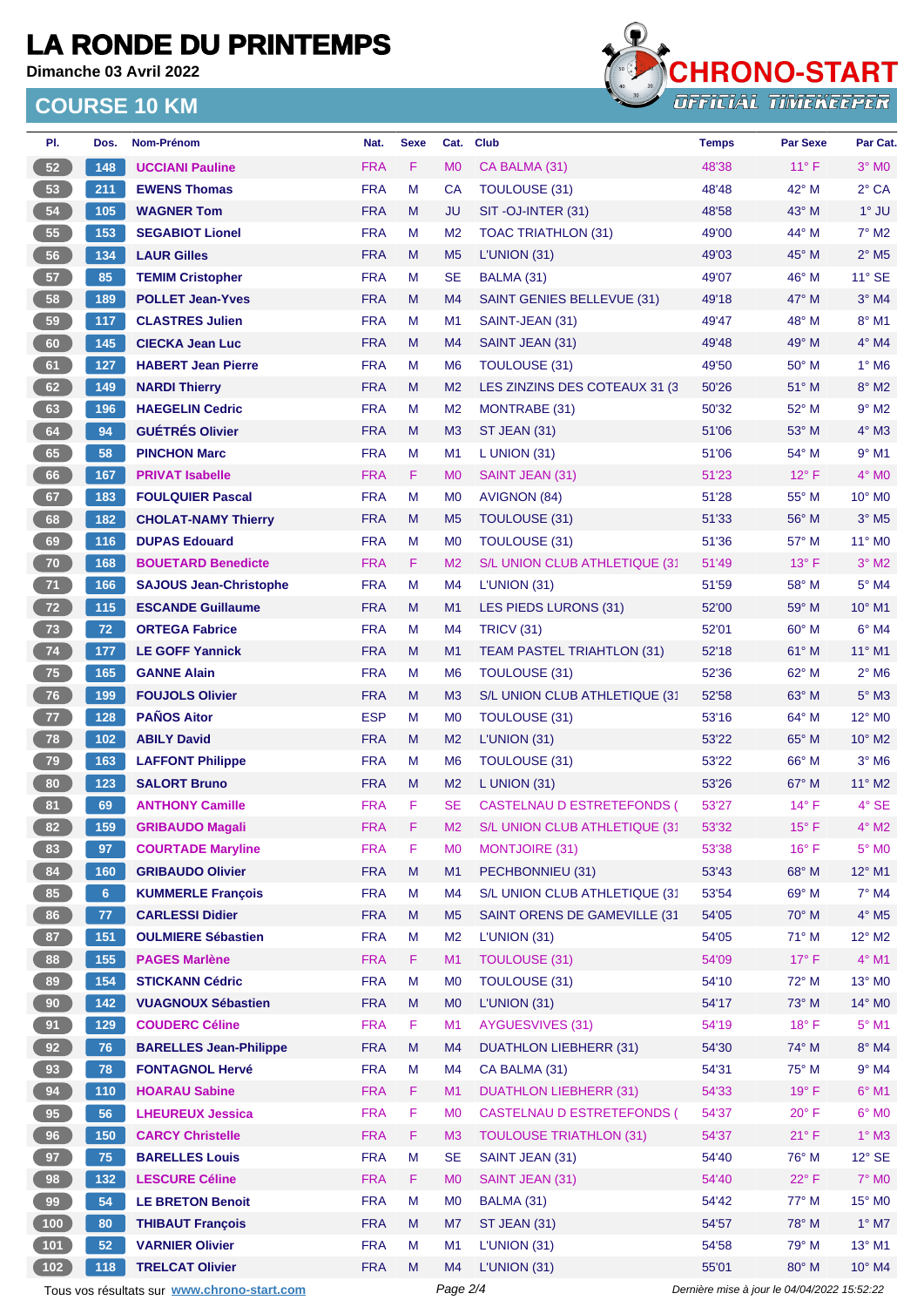**Dimanche 03 Avril 2022**



| PI.                                               | Dos.  | Nom-Prénom                                  | Nat.       | <b>Sexe</b> | Cat.           | <b>Club</b>                      | <b>Temps</b> | <b>Par Sexe</b>                             | Par Cat.                           |
|---------------------------------------------------|-------|---------------------------------------------|------------|-------------|----------------|----------------------------------|--------------|---------------------------------------------|------------------------------------|
| 103                                               | 144   | <b>PELLETAN Tom</b>                         | <b>FRA</b> | M           | <b>SE</b>      | TOULOUSE (31)                    | 55'13        | 81° M                                       | $13^\circ$ SE                      |
| $104$                                             | 51    | <b>LETO Thierry</b>                         | <b>FRA</b> | M           | M <sub>4</sub> | <b>TOULOUSE (31)</b>             | 55'31        | 82° M                                       | 11° M4                             |
| (105)                                             | 67    | <b>DUVAL Damien</b>                         | <b>FRA</b> | M           | M <sub>0</sub> | SAINT JEAN (31)                  | 55'48        | 83° M                                       | $16^\circ$ MO                      |
| 106                                               | 87    | <b>HYORDEY Chrissy</b>                      | <b>FRA</b> | F           | M <sub>0</sub> | L'UNION (31)                     | 55'58        | $23^{\circ}$ F                              | 8° MO                              |
| 107                                               | 130   | <b>MOURCELY Aurélien</b>                    | <b>FRA</b> | M           | M <sub>0</sub> | L'UNION(31)                      | 56'13        | 84° M                                       | 17° M0                             |
| $108$                                             | 208   | <b>MIRABAL Julien</b>                       | <b>FRA</b> | M           | M <sub>1</sub> | LAUNAGUET (31)                   | 56'16        | $85^\circ$ M                                | $14^{\circ}$ M1                    |
| 109                                               | 147   | <b>FAURE Nathalie</b>                       | <b>FRA</b> | F           | <b>SE</b>      | L'UNION (31)                     | 56'38        | 24° F                                       | $5^\circ$ SE                       |
| $110$                                             | 350   | <b>CASTERAN Philippe</b>                    | <b>FRA</b> | M           | M <sub>4</sub> | TOULOUSE (31)                    | 57'17        | 86° M                                       | $12^{\circ}$ M4                    |
| $\begin{array}{c} \boxed{111} \end{array}$        | 109   | <b>RUFFAT Daniel</b>                        | <b>FRA</b> | M           | M <sub>8</sub> | SAINTE FOY D'AIGREFEUILLE (31    | 57'18        | 87° M                                       | $1^\circ$ M8                       |
| $112$                                             | 55    | <b>CHARRIER Sophie</b>                      | <b>FRA</b> | F           | M <sub>2</sub> | SAINT JEAN (31)                  | 57'27        | $25^{\circ}$ F                              | $5^\circ$ M2                       |
| $\boxed{113}$                                     | 82    | <b>COUMES Julien</b>                        | <b>FRA</b> | M           | M <sub>0</sub> | <b>BEAUZELLE (31)</b>            | 57'28        | 88° M                                       | 18° MO                             |
| 114                                               | 171   | <b>ARNAUDE Camille</b>                      | <b>FRA</b> | F           | JU             | BALMA (31)                       | 57'29        | $26^{\circ}$ F                              | $1^\circ$ JU                       |
| (115)                                             | 68    | <b>SOULIE Christian</b>                     | <b>FRA</b> | M           | M <sub>5</sub> | TOULOUSE (31)                    | 58'01        | 89° M                                       | $5^\circ$ M5                       |
| $\begin{array}{c} \n \textbf{116} \\ \end{array}$ | 90    | <b>CAMON</b> éric                           | <b>FRA</b> | М           | M <sub>5</sub> | SAINT JEAN (31)                  | 58'05        | 90° M                                       | $6^{\circ}$ M <sub>5</sub>         |
| (117)                                             | 131   | <b>DUBRAUD Corrine</b>                      | <b>FRA</b> | F           | M <sub>4</sub> | <b>DUATHLON LIEBHERR (31)</b>    | 58'05        | $27^\circ$ F                                | $1^\circ$ M4                       |
| 118                                               | 193   | <b>LACROIX Noemie</b>                       | <b>FRA</b> | F           | SE             | TOULOUSE (31)                    | 58'08        | 28°F                                        | 6° SE                              |
| $\boxed{119}$                                     | 185   | <b>BEC Brigitte</b>                         | <b>FRA</b> | F           | M <sub>5</sub> | L'UNION (31)                     | 58'08        | $29^\circ$ F                                | $1^\circ$ M <sub>5</sub>           |
| 120                                               | 89    | <b>PATTEIN Manon</b>                        | <b>FRA</b> | F           | <b>SE</b>      | <b>DUATHLON LIEBHERR (31)</b>    | 58'22        | 30° F                                       | $7°$ SE                            |
| $121$                                             | 157   | <b>LEBAILLY Josef</b>                       | <b>FRA</b> | M           | <b>SE</b>      | <b>LABARTHE SUR LEZE (31)</b>    | 59'10        | 91° M                                       | $14^\circ$ SE                      |
| $122$                                             | 63    | <b>FONTANEAU Caragh</b>                     | <b>AUS</b> | F           | M <sub>1</sub> | TOULOUSE (31)                    | 59'11        | 31° F                                       | $7°$ M1                            |
| $123$                                             | 158   | <b>GUILLET Téa</b>                          | <b>FRA</b> | F           | <b>SE</b>      | <b>TOULOUSE (31)</b>             | 59'18        | $32^{\circ}$ F                              | 8° SE                              |
| 124                                               | 162   | <b>LEBAILLY Elise</b>                       | <b>FRA</b> | F           | <b>SE</b>      | <b>TUC TRIATHLON (31)</b>        | 59'34        | 33° F                                       | $9°$ SE                            |
| 125                                               | 57    | <b>CONSTANS Bruno</b>                       | <b>FRA</b> | M           | M <sub>0</sub> | TOULOUSE (31)                    | 59'34        | $92^\circ$ M                                | 19° M <sub>0</sub>                 |
| $126$                                             | 139   | <b>BERDOULAT Jerome</b>                     | <b>FRA</b> | м           | M <sub>2</sub> | <b>LABARTHE SUR LEZE (31)</b>    | 59'34        | 93° M                                       | $13^\circ$ M2                      |
| (127)                                             | 88    | <b>PERE Marc</b>                            | <b>FRA</b> | M           | M <sub>5</sub> | L UNION $(31)$                   | 59'39        | 94° M                                       | $7^\circ$ M <sub>5</sub>           |
| 128                                               | 84    | <b>MOULIS Auxane</b>                        | <b>FRA</b> | F           | SE             | <b>RACING PORTET BASKET (31)</b> | 1h00'09      | 34° F                                       | $10^{\circ}$ SE                    |
| 129                                               | 136   | <b>PELLETAN Manon</b>                       | <b>FRA</b> | F.          | <b>SE</b>      | BALMA (31)                       | 1h00'09      | $35^{\circ}$ F                              | $11^{\circ}$ SE                    |
|                                                   |       |                                             |            |             |                |                                  |              |                                             | $6^\circ$ M3                       |
| $\begin{array}{c} \n \textbf{130} \n \end{array}$ | 140   | <b>BERDOULAT Regis</b>                      | <b>FRA</b> | M           | M <sub>3</sub> | <b>LABARTHE SUR LEZE (31)</b>    | 1h00'10      | $95^\circ$ M                                |                                    |
| (131)                                             | 172   | <b>MOISY Fabrice Jacques</b>                | <b>FRA</b> | M           | M <sub>2</sub> | L'UNION(31)                      | 1h00'20      | $96^\circ$ M<br>97° M                       | 14° M2<br>$8^\circ$ M <sub>5</sub> |
| 132                                               | 156   | <b>TREINSOUTROT Didier</b>                  | <b>FRA</b> | М           | M <sub>5</sub> | CASTERA-VERDUZAN (32)            | 1h00'39      |                                             |                                    |
| 133                                               | 135   | <b>MEDAN Jean-Pierre</b>                    | <b>FRA</b> | M           | M <sub>6</sub> | CA BALMA (31)                    | 1h01'05      | $98^\circ$ M                                | $4^\circ$ M6                       |
| $134$                                             | 137   | <b>KALENCHUKOVA Tatsiana</b>                | <b>BEL</b> | F           | M <sub>0</sub> | <b>TOULOUSE (31)</b>             | 1h01'26      | 36° F                                       | $9^\circ$ MO                       |
| (135)                                             | 200   | ** Anonymat du Participant **               | <b>FRA</b> | F           | M <sub>2</sub> | $L$ UNION (31)                   | 1h01'34      | 37° F                                       | $6^\circ$ M2                       |
| $136$                                             | 198   | <b>SOKOLOVA Maria</b>                       | <b>FRA</b> | F           | M <sub>1</sub> | <b>TOULOUSE (31)</b>             | 1h01'35      | 38° F                                       | $8^\circ$ M1                       |
| (137)                                             | 71    | <b>MISTRAL Corinne</b>                      | <b>FRA</b> | F           | M <sub>3</sub> | <b>SAINT LOUP CAMMAS (31)</b>    | 1h01'45      | 39° F                                       | $2^\circ$ M3                       |
| $\begin{array}{ c c }\n\hline\n138\n\end{array}$  | 195   | <b>PERON Olivia</b>                         | <b>FRA</b> | F           | M1             | <b>TOULOUSE (31)</b>             | 1h01'52      | $40^{\circ}$ F                              | $9°$ M1                            |
| $139$                                             | 175   | <b>MARTEL Jean-Baptiste</b>                 | <b>FRA</b> | M           | M <sub>0</sub> | <b>UNION (31)</b>                | 1h02'12      | 99° M                                       | 20° MO                             |
| $140$                                             | 204   | <b>JEAN Laura</b>                           | <b>FRA</b> | F           | M <sub>0</sub> | <b>TOULOUSE (31)</b>             | 1h02'34      | 41° F                                       | 10° MO                             |
| (141)                                             | 203   | <b>ETIENNE Armand</b>                       | <b>FRA</b> | M           | M <sub>0</sub> | TOULOUSE (31)                    | 1h02'34      | 100° M                                      | $21^\circ$ MO                      |
| $142$                                             | 107   | <b>BONNET-MILLÉ Juliette</b>                | <b>FRA</b> | F           | <b>SE</b>      | <b>TOULOUSE (31)</b>             | 1h02'54      | 42°F                                        | $12^{\circ}$ SE                    |
| 143                                               | 108   | <b>ZOUITINE Mehdi</b>                       | <b>FRA</b> | M           | <b>SE</b>      | TOULOUSE (31)                    | 1h02'54      | 101° M                                      | $15^\circ$ SE                      |
| 144                                               | $113$ | <b>CETTOUR Nadine</b>                       | <b>FRA</b> | F           | M <sub>5</sub> | <b>CASTELMAUROU (31)</b>         | 1h03'09      | $43^{\circ}$ F                              | $2^{\circ}$ M <sub>5</sub>         |
| (145)                                             | 62    | <b>NICOLAS Mickaël</b>                      | <b>FRA</b> | M           | M <sub>0</sub> | <b>MONS (31)</b>                 | 1h03'13      | 102° M                                      | 22° MO                             |
| $146$                                             | 138   | <b>DELMOULY Sandrine</b>                    | <b>FRA</b> | F           | M <sub>0</sub> | MONTBERON (31)                   | 1h03'20      | 44° F                                       | 11° MO                             |
| $147$                                             | $121$ | <b>PLANA Thierry</b>                        | <b>FRA</b> | M           | M <sub>5</sub> | SAINT-JEAN (31)                  | 1h04'17      | 103° M                                      | $9°$ M <sub>5</sub>                |
| $148$                                             | 120   | <b>PLANA Helene</b>                         | <b>FRA</b> | F           | M <sub>4</sub> | SAINT-JEAN (31)                  | 1h05'05      | 45° F                                       | $2^{\circ}$ M4                     |
| (149)                                             | 169   | <b>POULIES Michele</b>                      | <b>FRA</b> | F           | M3             | BALMA (31)                       | 1h05'07      | 46°F                                        | $3°$ M3                            |
| 150                                               | 59    | <b>DENNIS Chloë</b>                         | <b>GBR</b> | F           | M1             | <b>TOULOUSE (31)</b>             | 1h05'37      | 47° F                                       | 10° M1                             |
| (151)                                             | $112$ | <b>ESCRIEUT Muriel</b>                      | <b>FRA</b> | F           | M <sub>3</sub> | SAINTE FOY D'AIGREFEUILLE (31    | 1h06'03      | 48°F                                        | $4^\circ$ M3                       |
| $152$                                             | $111$ | <b>ESCRIEUT Michel</b>                      | <b>FRA</b> | M           | M <sub>5</sub> | SAINTE FOY D'AIGREFEUILLE (31    | 1h06'03      | 104° M                                      | $10^{\circ}$ M <sub>5</sub>        |
| (153)                                             | 212   | <b>ABADIE Pierre</b>                        | <b>FRA</b> | M           | M1             | TOULOUSE (31)                    | 1h06'22      | 105° M                                      | 15° M1                             |
|                                                   |       | Tous vos résultats sur www.chrono-start.com |            |             | Page 3/4       |                                  |              | Dernière mise à jour le 04/04/2022 15:52:22 |                                    |